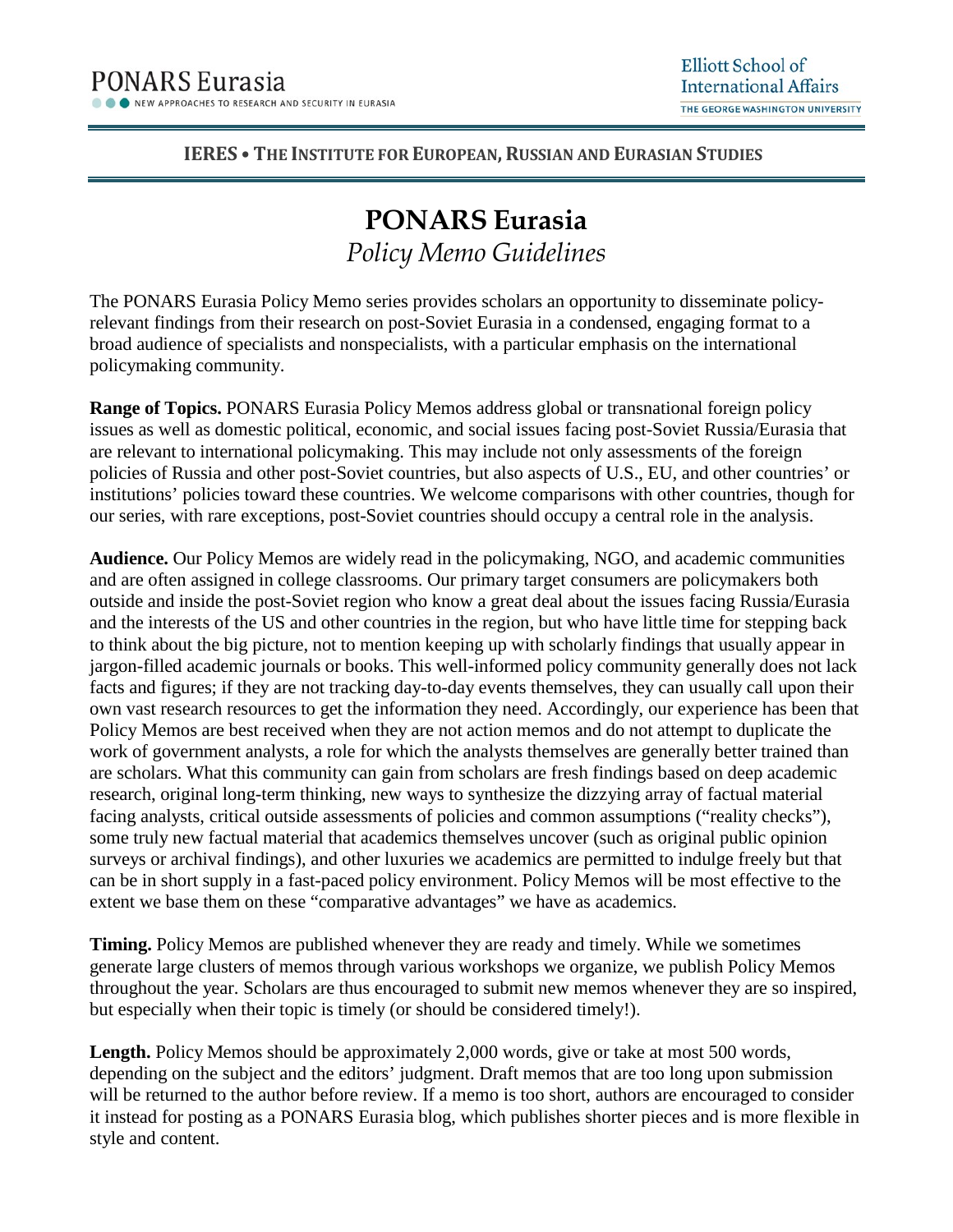## **Structure and Style Requirements**

- **Policy Relevance.** Academic significance is not enough for Policy Memos. At the same time, we do not want to let our own agendas be driven by what others think is significant. *You* as scholars are the expert authors here, and you should be driving the agenda in your field. So write on what you think is important about your research, but where it is not obvious, be sure to explain explicitly and compellingly why your topic should matter to policymakers.
- **Focus.** Memos should focus on making one large point with a clear take-away. The argument should be crisp and clear. We strongly encourage the use of carefully and informatively worded subheadings to reinforce and clarify your argument or key points.
- **Executive Summary.** While we do not label it an "executive summary," your introduction should concisely summarize your main argument, the evidence on which it is based, and why it is important. The introduction should be no more than two paragraphs and fit entirely on the first page of the memo. *Busy readers should be able to read only the first page of the memo and know exactly what your main point is and how you support it.* Please try to think of a title that also conveys the main argument directly. For example, "Putin's Popularity Is a Media-Generated Mirage" is more informative and attention-getting than "Analyzing Putin's Support through Surveys." And please try to make the first sentence or two as "catchy" as possible so as to gain readers' interest right at the outset.
- **Avoiding academic jargon, structure.** Policy Memos are not academic papers. Straightforward ideas and uncomplicated prose are absolutely essential. But being clear, concise, and accessible in no way means being simplistic, and we want to encourage you to take on tough issues and questions. If you are writing about a particular country or set of countries, the memo should be of high enough quality to be of strong interest to **top experts in those countries**. If you find your memo would not be interesting to such audiences, that is a sign you are not pitching the memo at the appropriate level. If you find that specialized terms are absolutely necessary, be sure to justify them to readers and keep them to a minimum.
- **Originality.** As with any good published work, Policy Memos must be original, which means written specifically for PONARS Eurasia. Memos that have been published elsewhere or are edited-down and/or rearranged versions of similar articles previously published are not acceptable. That said, one of the purposes of PONARS Eurasia is to bring academic research that may be published in long and inaccessible scholarly articles or books to policy-oriented audiences. Scholars are thus encouraged to use policy memos to report the main findings from much longer academic articles or books. But the memo itself must be written for PONARS Eurasia and the original studies should be cited appropriately. If you are unsure whether your "distilling" of longer academic ideas and findings (which is completely legitimate) crosses the line to reprinting (which we cannot do), just ask! Submission of previously published work to PONARS Eurasia that does not follow these guidelines will be rejected.